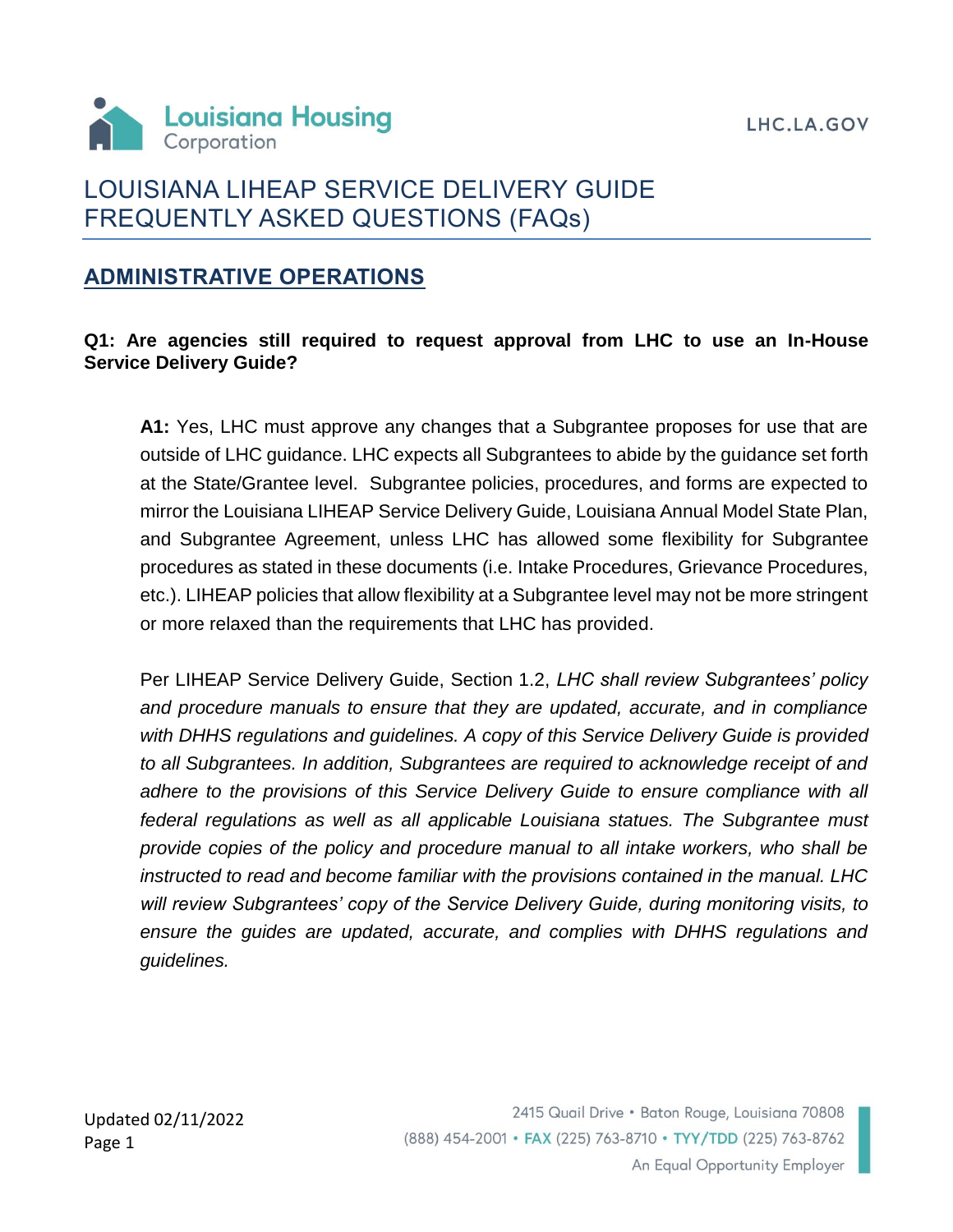

## **ELIGIBILITY AND INCOME DETERMINATION**

## **Q2: In regards to the government-issued photo ID for all members 18 and over, if available: When it comes to "if available", what are the exceptions?**

**A2:** Per the LIHEAP Model State Plan, Section 17.2.a, a government-issued identification card is no longer required for all adult household members, just requested. It is only required for the applicant. If the photo identification for any other adult household member is requested and received, place the copies in the applicant's file. If the identification is not available, no further action is required.

**Q3: In the guide, proof of identity is defined as a government-issued identification with the applicant's name. Does the term "State" Issued Identification mean ANY state or just the State of Louisiana? Will the Matricula Consular Identification Card be added to the list of acceptable documents as is it a "government-issued identification card"?**

**A3:** Any State issued Driver's License or Identification Card may be provided as proof of identity for a government-issued photo identification.

Per LIHEAP Service Delivery Guide, Section 3.6.A, *Acceptable documents may include: ……Tribal Identification Card, etc.* The words "may" and "etc." allow for other government-issued photo identifications to exist; therefore, there are no plans to add to this list in the Guide.

**Q4: Regarding counting any income of a household member age 18 years and older, if a parent has no income and their minor child has SSA or SSI, do we count that child's income or have the parent fill out a zero income form?**

**A4:** You **must count** the social security income that the parent is receiving on behalf of their minor child.

Updated 02/11/2022 Page 2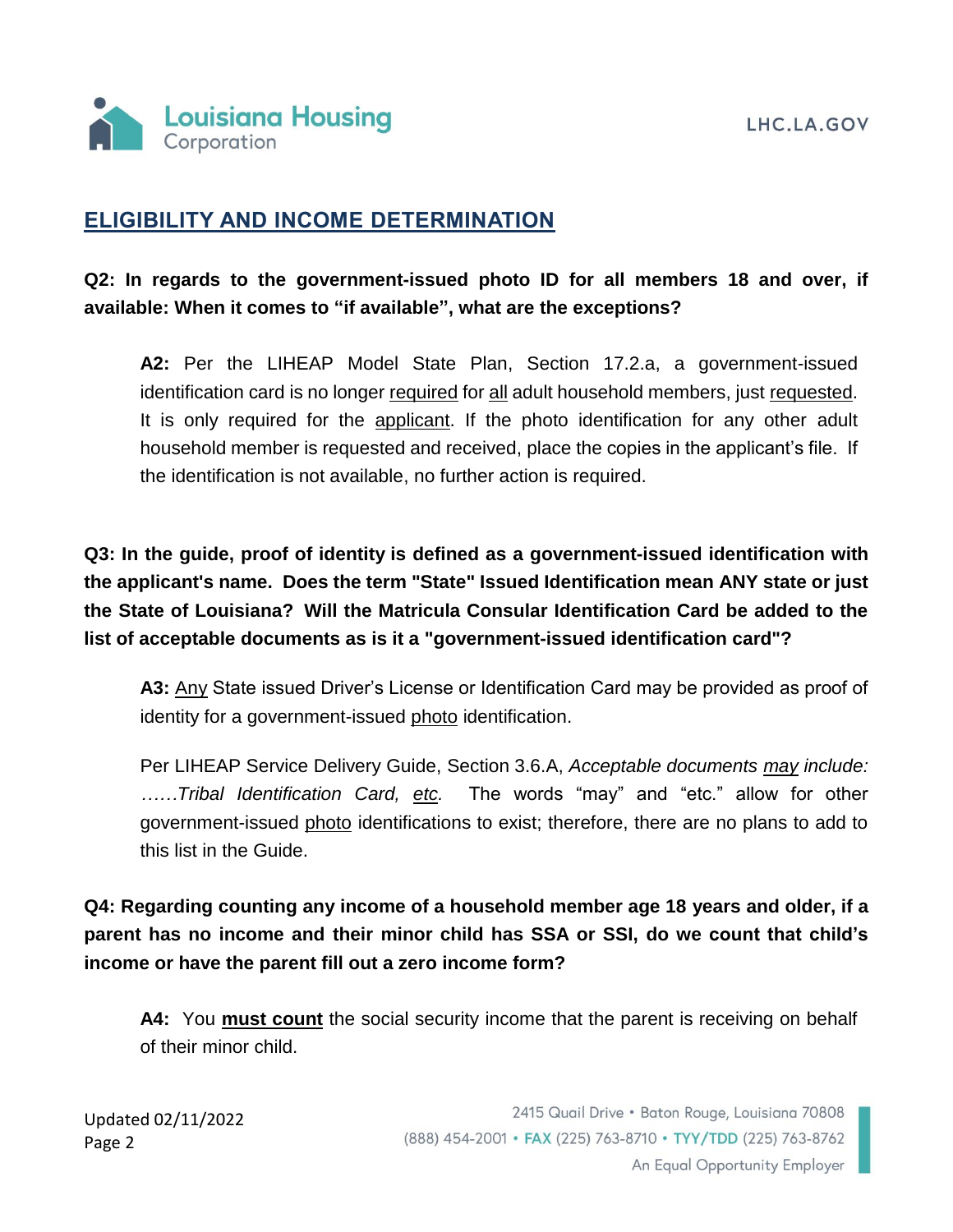

## **Q5: On Page 31, it states that we must have all checks stubs from the previous 30 days as the documentation for earned income. Then, on page 32, it references "at least two of four consecutive check stubs". Which is it?**

**A5:** You must use all check stubs from the previous 30 days. This will vary for each client based upon how the client is paid (weekly, bi-weekly, bi-monthly, or monthly). The example in the LIHEAP Service Delivery Guide, Chapter 3, Section 3.6.C.2.c.iii. refers to how to determine when to include check stubs with overtime. The example uses a person who would turn in 4 check stubs. The example demonstrates you should include overtime when 2 of 4, or half, of the check stubs received have overtime. In addition, if an applicant only receives payment once a month, you would count any overtime on their check stub, since it is the only check stub required to document their income.

## **Q6: How should we document the file that we have exhausted all other income eligibility avenues prior to allowing a client to use Self-Certification?**

**A6:** Document the file by entering a written description of what avenues were taken on a Client Contact Log and include copies of all information sent to the client and their employer to request information. Per LIHEAP Service Delivery Guide, Chapter 3, Section 3.6.C.2.d.v., Self-Certification must include *a notarized statement signed by the potential applicant indicating that the applicant has no other proof of income*.

## **Q7: How do we count the income of Uber/Lyft drivers, Waiter/Uber Eats/DoorDash deliverers, etc.?**

**A7:** This type of income should be counted as Self Employment.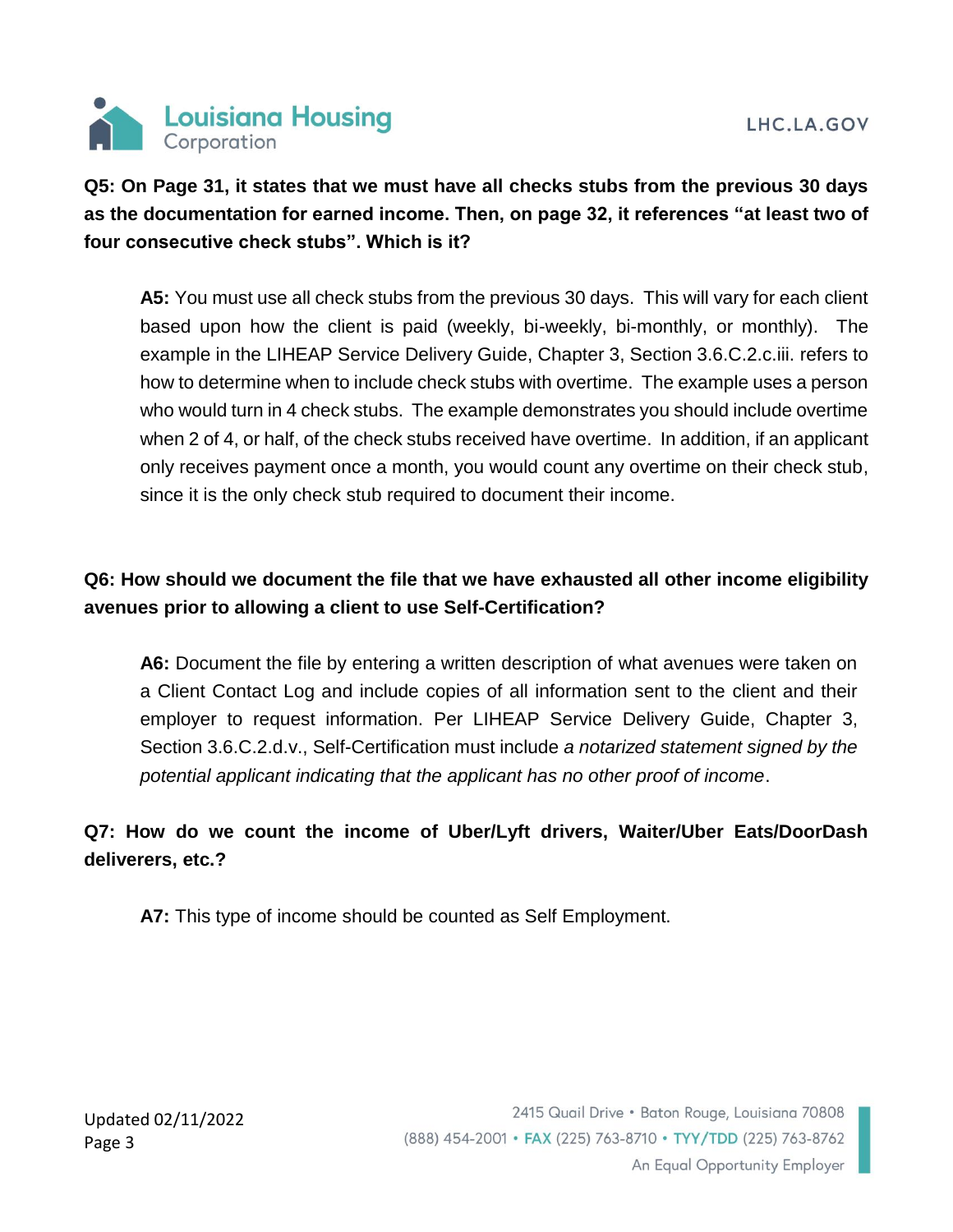

## **Q8: Are we required to compare the Appendix G Self Employment - Self Certification form to their bank statements?**

**A8:** Yes, per the LIHEAP Service Delivery Guide, Chapter 3, Section 3.6.C.2.a, *Selfemployed applicants must provide a copy of their most recent federal income tax return with all accompanying schedules for the most recent year ending December 31st. If selfemployment recently began, the tax return has not been filed, or it is after April 15th, the applicant must also complete the Self-Employment Self Certification Form (Appendix G) attesting to current monthly earnings and losses supported by the corresponding bank account statements. Unless there is reason to doubt the Self Certification, the most current documentation will be used to calculate income.*

### **Q9: If a client claims self-employment but does not use bank statements, what other documentation is acceptable?**

**A9:** As discussed in **A8**, the client's most recent tax return is the first (1<sup>st</sup>) method of verifying self-employment income. If the client does not have tax returns, then the Self-Employment Self Certification Form is required with supporting documentation. If bank statements are not available, the client must submit documentation to support their earnings (invoices, receipts, etc.) and losses (business expenses).

**Q10: If a client comes in and started working the day before the application was taken, do I count foreseeable income (projected income)? The client has no check stubs. Should I send an income verification form to the client's employer for that 1 day of work?**

**A10:** Yes, per the LIHEAP Service Delivery Guide, Chapter 3, Section 3.6.C.2.a, *if the applicant does not have all the required check stubs, the Verification of Employment (VOE) (Appendix F) must be completed.* 

You are collecting the information to determine the AVERAGE monthly income. This is the same reason check stubs are collected.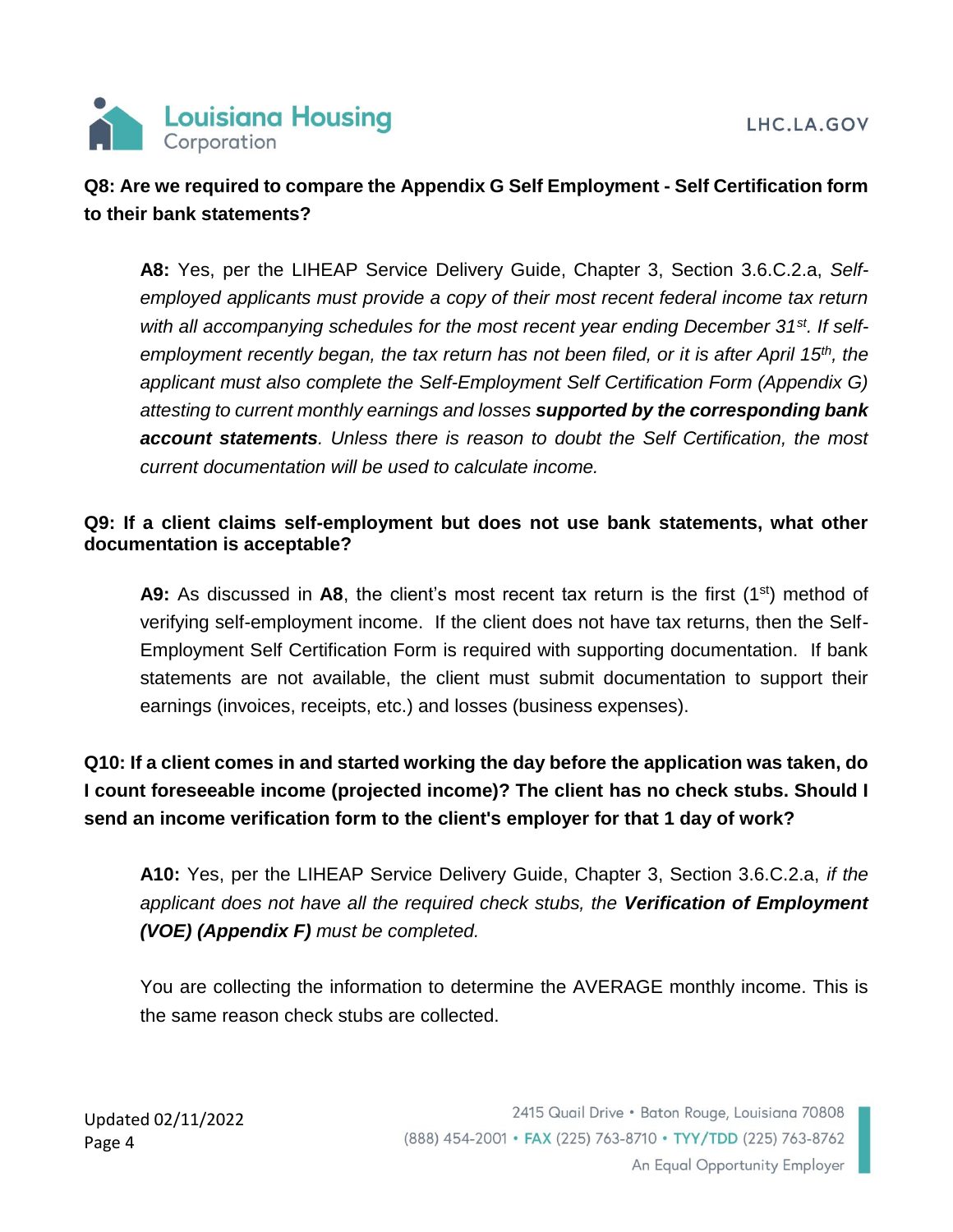## **Q11: What is the purpose of a Section 8 or public housing tenant providing a lease? (Page 36)**

**A11:** The Section 8 lease provided by the client, regardless of the date it was signed, can be used to establish vulnerability as long as it clearly lists the client's address. The new LIHEAP Service Delivery Guide, Section 3.6 E.2., lists examples of documentation that may be used to document vulnerability (aka responsibility). If the example mentioned does not specifically state it must not be older than 30 days, you may use it as proof of vulnerability regardless of date.

## **Q12: What is meant by a Statement from public housing authorities in regards to verification of utility allowances? (Page 41)**

**A12:** Subgrantees must be able to document the utility allowance a Section 8 renter receives to avoid duplication of utility benefits. If a renter receives Section 8 assistance and cannot provide a HUD form or some other type of document (i.e. lease, notification of annual recertification, etc.) that shows the monthly utility allowance received, an official email or letter on letterhead from the issuing Section 8 entity stating what the utility allowance is will suffice.

**Q13: We have a client that is on Section 8 and they have not recertified because they were just certified on February 2021. The Section 8 information provided indicates that the client has income in the home as well as additional family members. The client tells the intake worker that the income is no longer valid and that some members of the household are no longer in the home. Does the intake worker insist, or push, to gather information, such as SSNs, for the missing household members and/or require the client to go the Section 8 office to make the changes? Should we count, or get documentation, for income that is no longer valid?** 

**A13:** The Subgrantee should downsize the household on the LIHEAP application. However, you must still verify that the income is no longer valid or being received by the household. This may require evidence that the former household members no longer reside at the LIHEAP applicant address.

Updated 02/11/2022 Page 5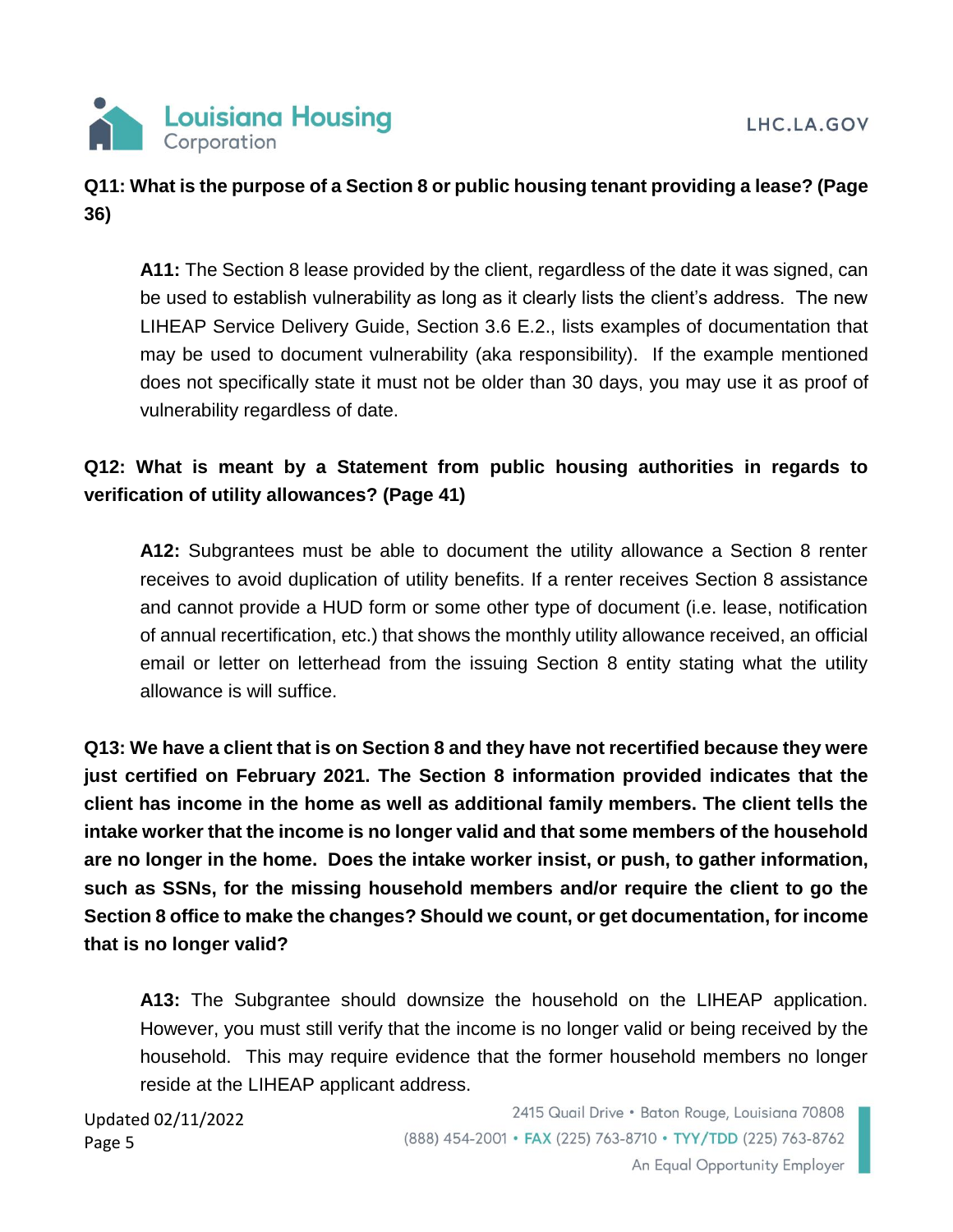

You do not need to require the client to go to the Section 8 office to make the changes. Section 8 has more stringent income verification methods that LHC will be working to acquire for LIHEAP in the future. You should report the income listed on the Section 8 certification unless the client can prove the income change.

## **Q14: Can the February 2021 Section 8 document received still be used to determine vulnerability even if it is not exactly valid?**

**A14:** The Section 8 certification (HUD-50058 or -50059) **normally** only lists a property's name on it, not a service address. The LIHEAP Service Delivery Guide, Chapter 3, Section 3.6.E.2., lists examples of documentation that may be used to document vulnerability. If the example mentioned does not specifically state it must not be older than 30 days, you may use it as proof of vulnerability regardless of date. If the Subgrantee can demonstrate the service address of the property listed on the Section 8 certification, it is an acceptable form of supporting documentation for the address.

**Q15: We have had Section 8 Resident Worksheets and client leases that have an address that is different from the Entergy bill. The reason for this is listed below and we are seeking some guidance in proceeding with assisting this type of client.** 

- **One reason is because the Entergy reading meter is located on a different street around the apartment complex/ multi-unit. (Example: The client stays on 4720 Jeff Davis, but the Entergy meter is on 2532 Martin Luther King. The bill has the Jeff Davis address as the mailing address, but the service address is on Martin Luther King. The Resident worksheet and lease all have the 4720 Jeff Davis address as the dwelling.)**
- **This also occurs when city or parish decide to rename streets, and it never gets updated in Entergy system. (Example, the city has decided to change S Jeff Davis and N Jeff Davis into Norman C Francis, but the Entergy bill doesn't reflect that change on the client's bill.)**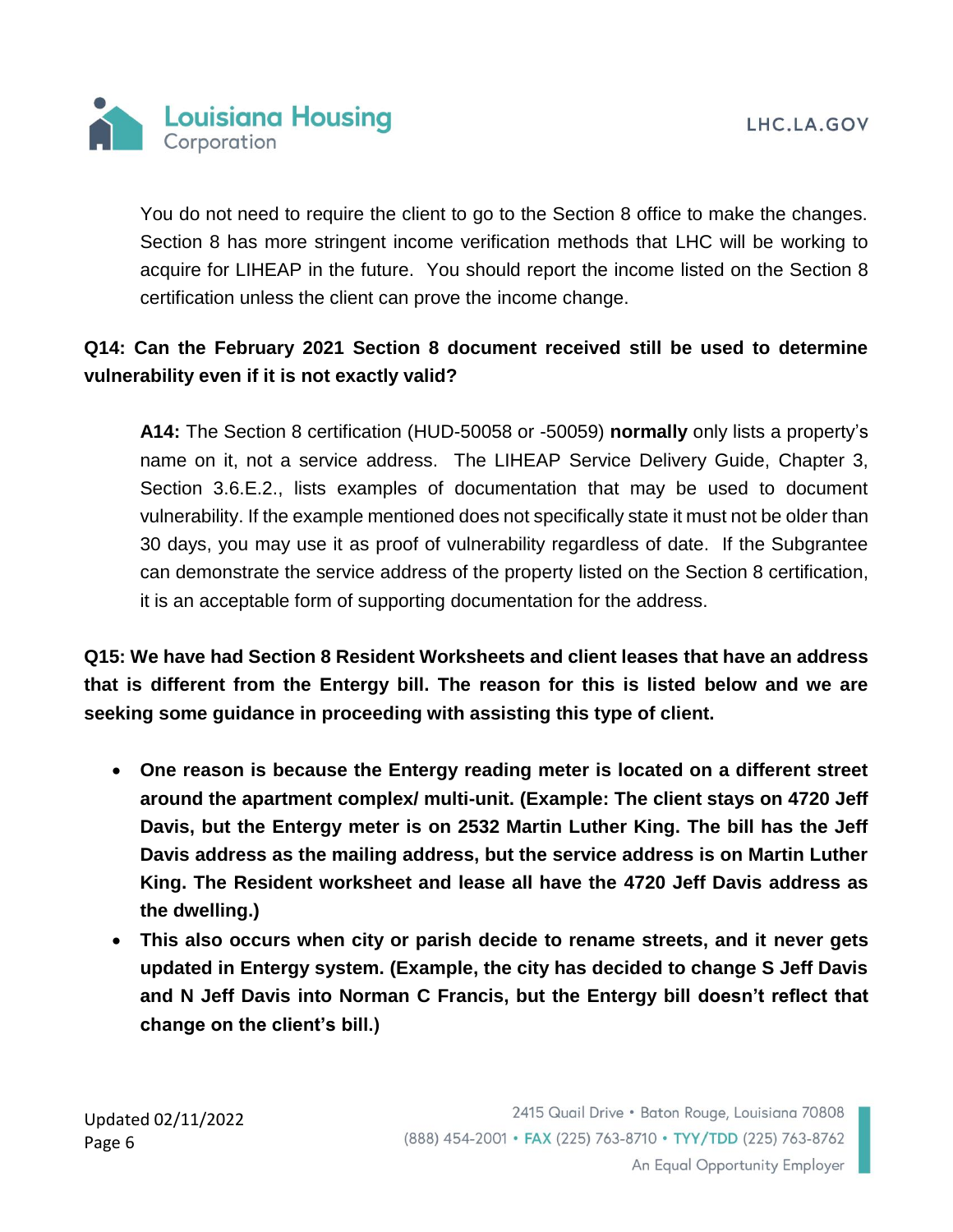

**A15:** In this case, it would be acceptable to document the file as described in the above question. You could do this with a Google map printout, or other means. Do not deny assistance.

### **Q16: Section 8 Lease questions regarding establishing vulnerability:**

- **Client has a lease that hasn't been updated by the landlord but is still living in the home. Should the client be asked to get a current, or updated, lease from the landlord even though they were not provided with one?**
- **Can we still use an outdated lease despite no change within the household members or initial agreement between both parties?**
- **If a month to month lease hasn't been updated, can we still use them to verify client address?**

**A16:** The Section 8 lease provided by the client, regardless of the date it was signed, can be used to establish vulnerability as long as it clearly lists the client's address. The new LIHEAP Service Delivery Guide, Section 3.6 E.2., lists examples of documentation that may be used to document vulnerability (aka responsibility). If the example mentioned does not specifically state it must not be older than 30 days, you may use it as proof of vulnerability regardless of date.

#### **Q17: Scenario: Someone is reporting zero income; however, when completing the Zero Income Supplemental Form, we learn the household has a car note for \$200.00 and a relative helps them pay. It was stated in the training that a Contribution Form must be filled out. Do we count that as income?**

**A17:** Yes, the relative will need to complete the Statement of Contributions Form (Appendix K) and indicate what the \$200/month is used to pay. This Regular Contribution will then be counted as income.

Per LIHEAP Service Delivery Guide, Section 3.6.C.2.d.iv, *Contributions received by the applicant on a regular basis (i.e. weekly, bi-weekly, monthly, and quarterly) and that are not loans which are to be repaid must be counted as income.* 

Updated 02/11/2022 Page 7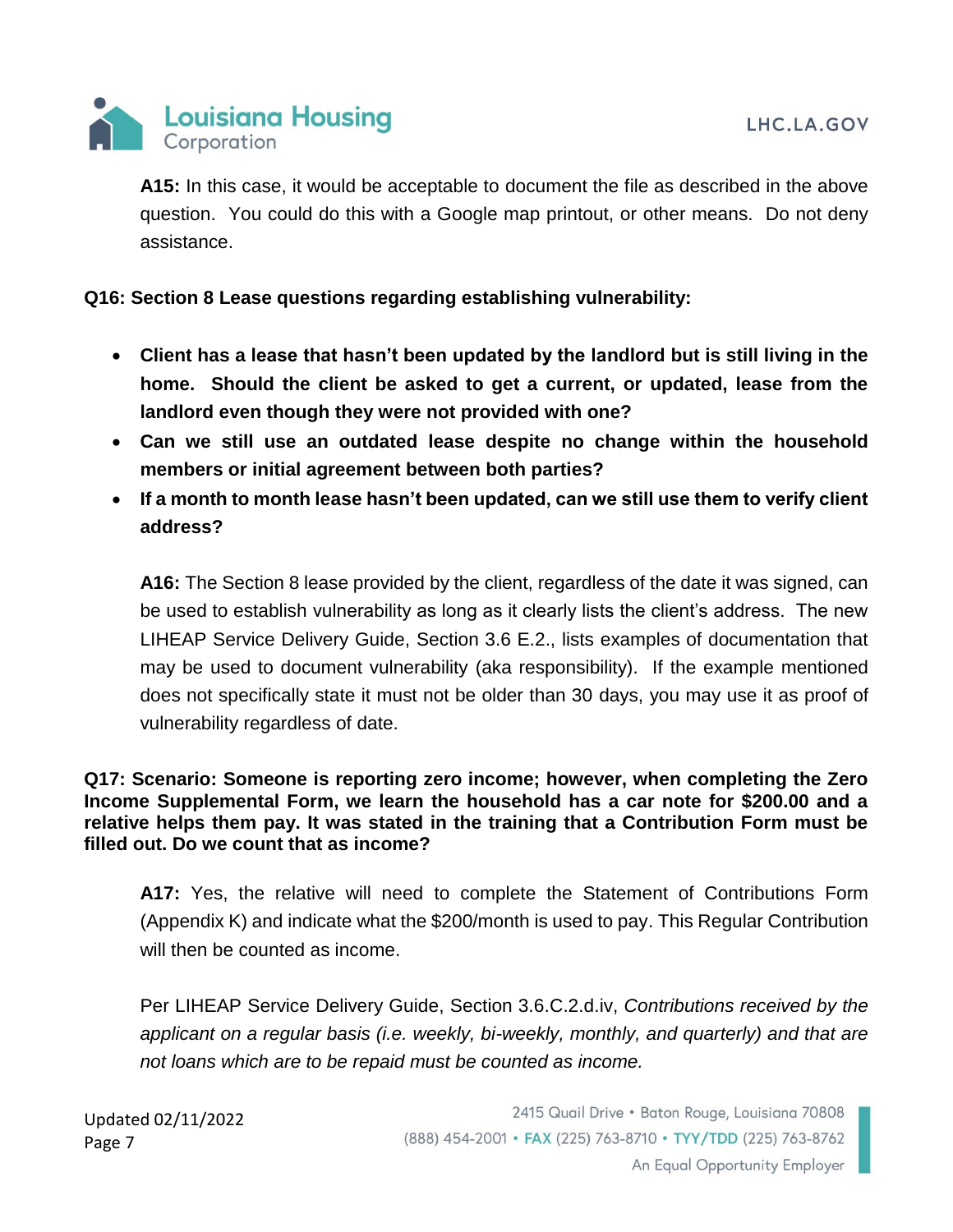

### **Q18: When the expenses listed on the zero income form exceed the contributions, how do we address that? Will that be an issue during monitoring?**

**A18:** After all forms are completed and expenses still exceed exempt income and any regular contributions, the client will need to bring a notarized Self-Certification statement explaining how the rest of the expenses are paid (or not paid) to document the file. As long as all required documentation is in the client file, there will not be any monitoring findings. Documentation for no income in the household should include:

- $\div$  Zero Income Statement Form (required all household members 18 years of age or older)
- $\div$  Zero Income Supplemental Sheet (required applicant only),
- Statement of Contributions (as needed when regular contributions are discovered from an outside party or family member)
- Self-Certification explaining how expenses are paid, or not paid (as needed if expenses exceed regular contributions and exempt income).

This is only to document the file that the tenant was given every opportunity to report income accurately. **At no time, should expenses ever be considered as income.**

**Q19: For Income Inclusions, it says gross on government pensions, so other pensions such as Railroad, Teachers, municipalities or private can be net? (We are only asking, because we are allowed to use Bank Statements for proof of income but that will not show the GROSS only the NET?)**

**A19:** All Pensions and Retirements listed on the Income Inclusion chart are listed as **Gross**. Private pensions cover both work place pensions set up by your employer and personal pensions set up by the individual.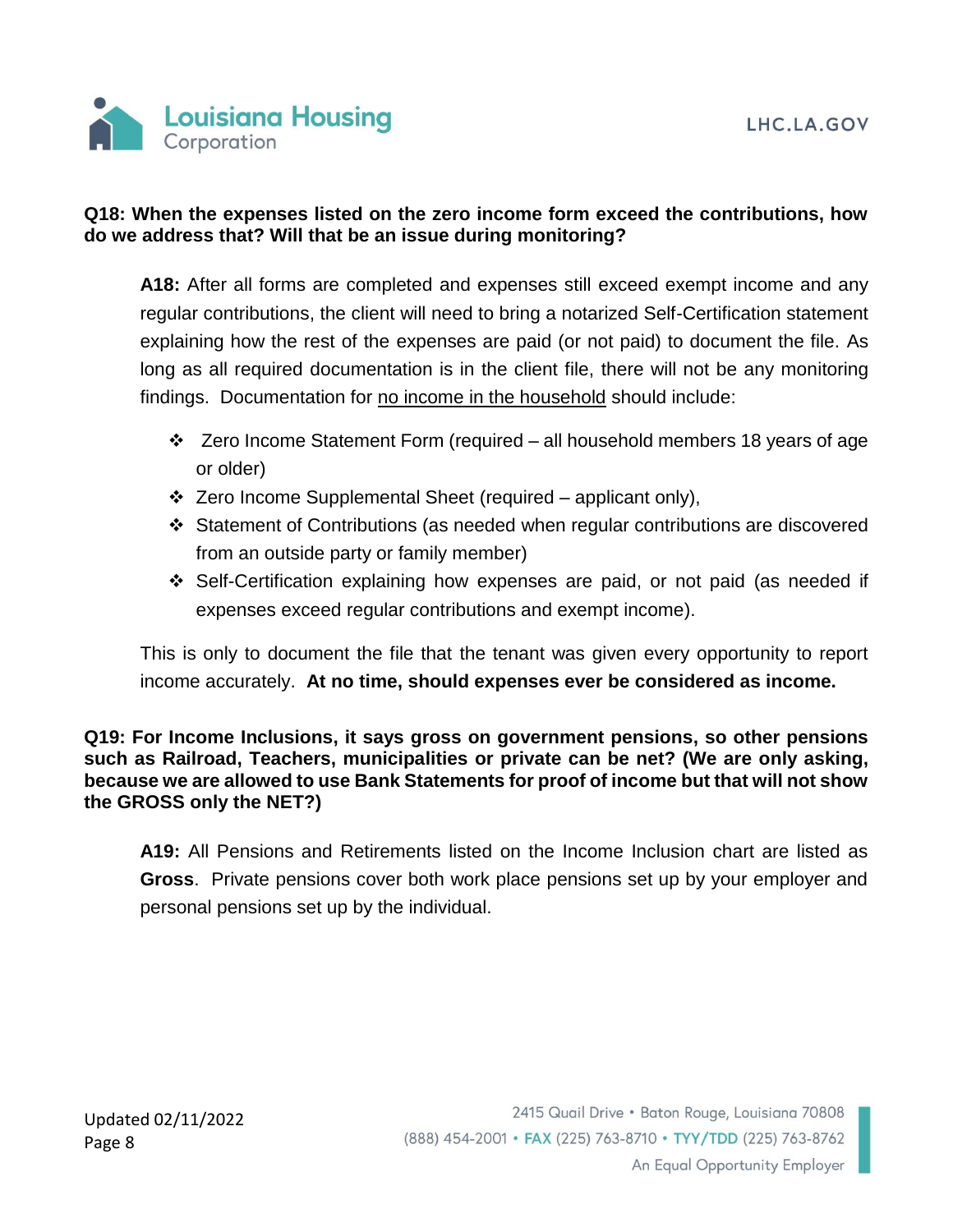

## **Q20: On household members that are 18 years old that are still in school, will they need to complete the Zero Income Form and provide their ID?**

**A20:** Adult household members who are 18 years of age or older must fill out the Zero Income Statement Form, regardless of Student Status, if they have no income.

Per the LIHEAP Model State Plan, Section 17.2.a, a government-issued identification card is no longer required for all adult household members, just requested. It is only required for the applicant. If the photo identification for any other adult household member is requested and received, place the copies in the applicant's file. If the identification is not available, no further action is required.

### **Q21: If the Head of Household has Social Security income and their 18+ grandchild has zero income, do they have to complete the zero income statement and no supplemental sheet?**

**A21:** In this instance, the 18 year old grandchild with no income would be required to complete the Zero Income Statement Form. However, the household has income; therefore, the Zero Income Supplemental Sheet is not required.

## **Q22: Can we continue using a letter from the employer on letterhead as income verification?**

**A22:** If the letter is on company letterhead and has all of the required information needed to determine a client's average monthly income, the letter can be accepted as employment verification. This type of document would substitute the Verification of Employment (VOE) (Appendix F).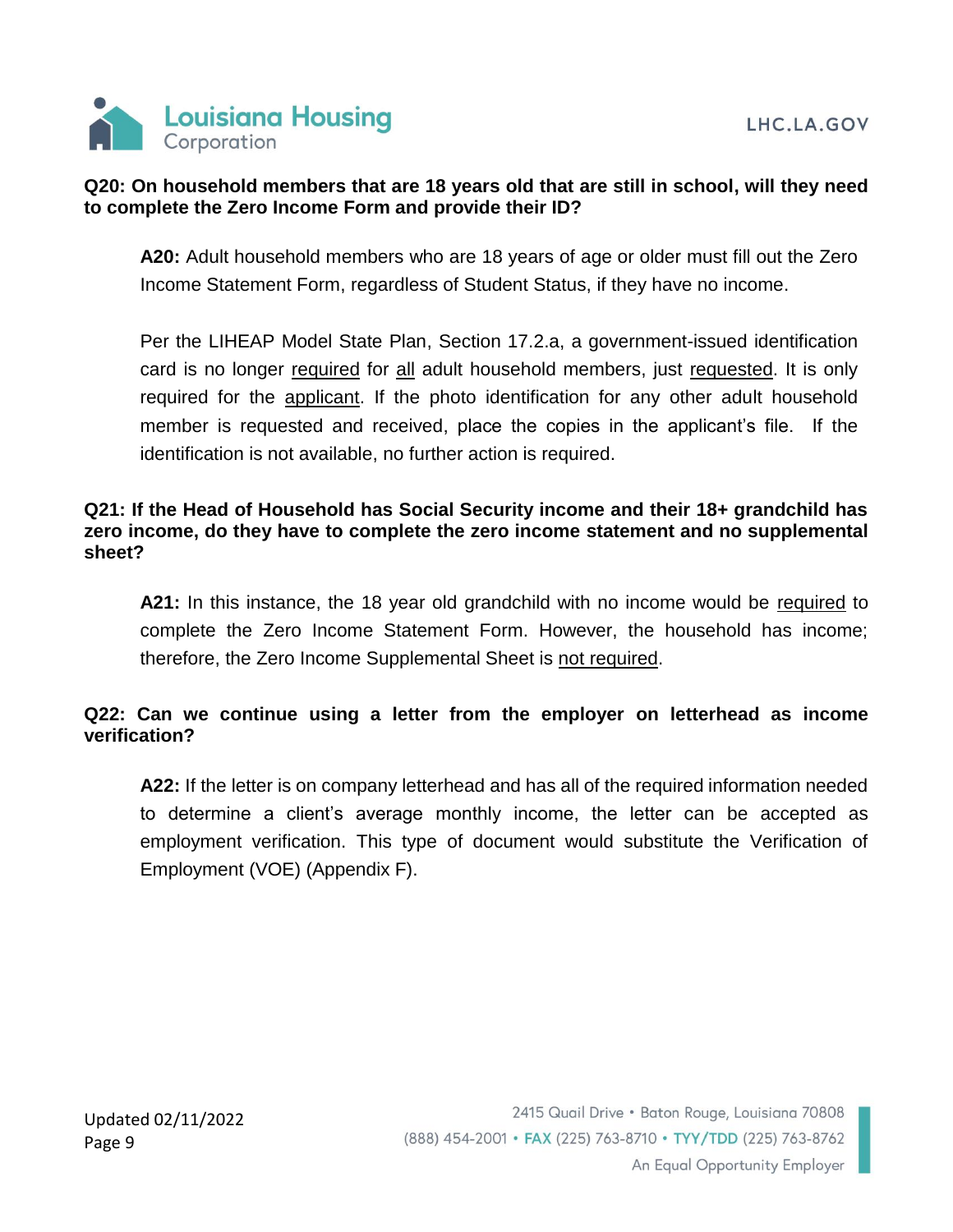

### **Q23: How do you determine income for a person who gets paid twice a month with overtime on one check stub?**

**A23:** In the LIHEAP Service Delivery Guide, Section 3.6.C.2.c.iv., it states it may be necessary for the subgrantee to contact the applicant's employer to determine if the fluctuation (aka overtime) is a regular occurrence. In addition, in Section 3.6.C.2.c.iii., the example shows that if half of the presented check stubs (2 out of 4) have overtime, the overtime should be included when determining the client's income. Therefore, unless the employer can provide documentation that the overtime is not a regular occurrence, include the check with the overtime to determine the client's average monthly income.

### **Q24: If you use a SNAP letter from the last 12 months to verify SS income, is it still valid when the income changes for the current year?**

**A24:** Yes, you would use the Social Security income listed on the SNAP letter.

Per LIHEAP Service Delivery Guide, Section 3.6.C.2.b, *Documentation of Social Security benefits may include Food Stamp (SNAP) certification letter or printout dated within the past 12 months of the application date.*

#### **Q25: In the manual, it states that if you have zero income the client must have a notarized statement to put in the file. If they provide a print out from the Food Stamp (SNAP) office or the child support office, do they still need the notarized statement?**

**A25:** As discussed in **A24**, the only income that can be verified using the Food Stamp (SNAP) certification letter is Social Security benefits. Any other type of income must be verified using the verification requirements indicated in the LIHEAP Service Delivery Guide, Section 3.6.C.2.

Per the LIHEAP Service Delivery Guide, Section 3.6.1.b., child support payments are not counted as income. Clients can provide this information; however, it must not be counted as income. It can be used on the Zero Income Supplemental Form to determine how a client pays their expenses, as needed. Self-Certification would not be required if there is only documented child support coming into the household, and it covers all expenses.

Updated 02/11/2022 Page 10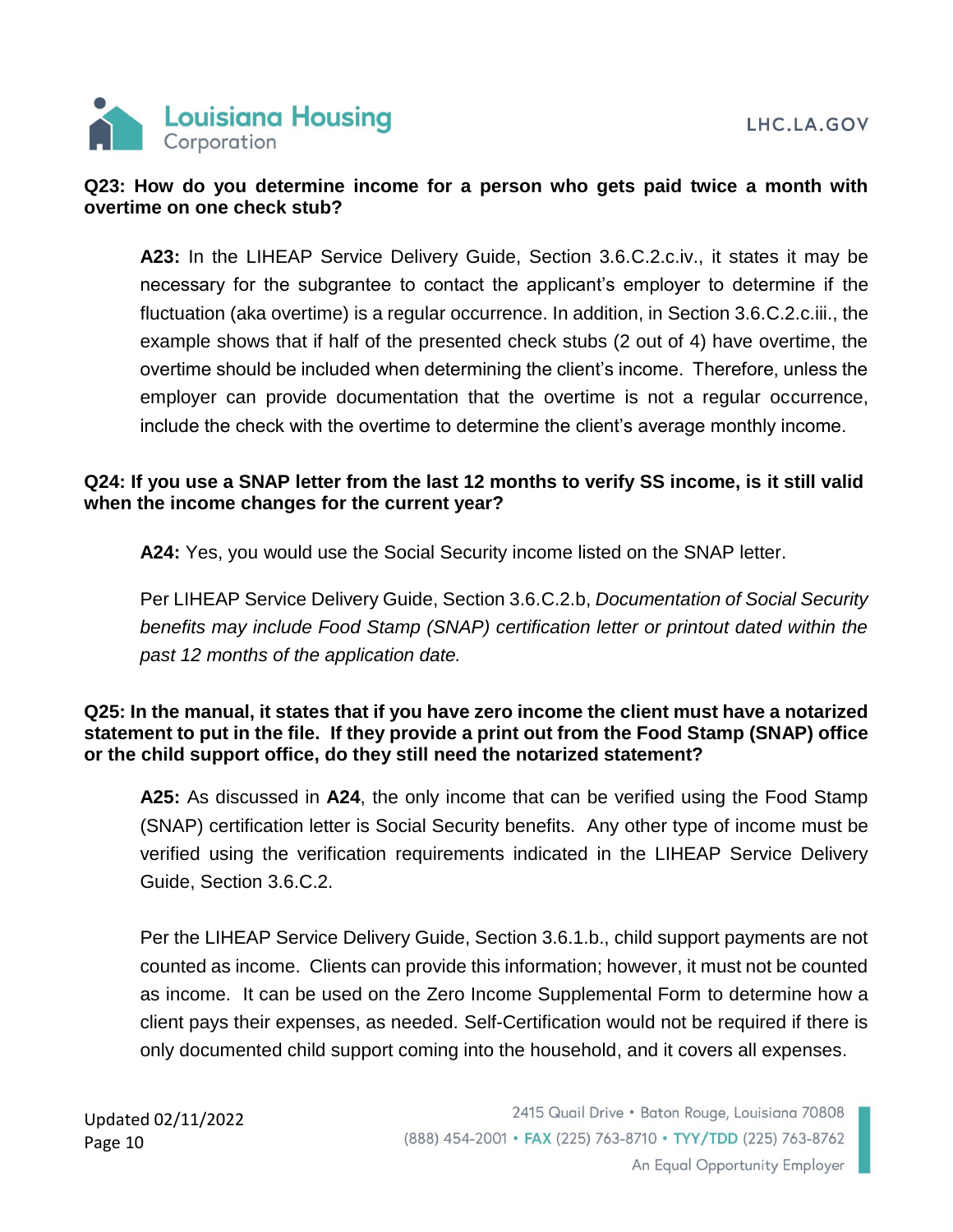

As discussed in **A6 and A18**, the only time a notarized Self-Certification must be used is after all other avenues to obtain income verification documentation have been exhausted. At that point, document the file by entering a written description of what avenues were taken on a Client Contact Log and include copies of all information sent to the client and their employer to request information. Per LIHEAP Service Delivery Guide, Section 3.6.C.2.d.v., Self-Certification must include *a notarized statement signed by the potential applicant indicating that the applicant has no other proof of income*.

### **Q26: Some clients receive a utility reimbursement check and state that this is their only source of income. Do they still have to have a notarized statement?**

**A26:** No. As discussed in **A25**, you would not need a notarized statement regarding income for any client who receives a utility reimbursement, states this is their only source of income, and all household expenses are covered. They are still required to complete the Zero Income Statement Form for each adult household member. You can use this on a client's Zero Income Supplemental Form as funds they use to take care of their household expenses.

Updated 02/11/2022 Page 11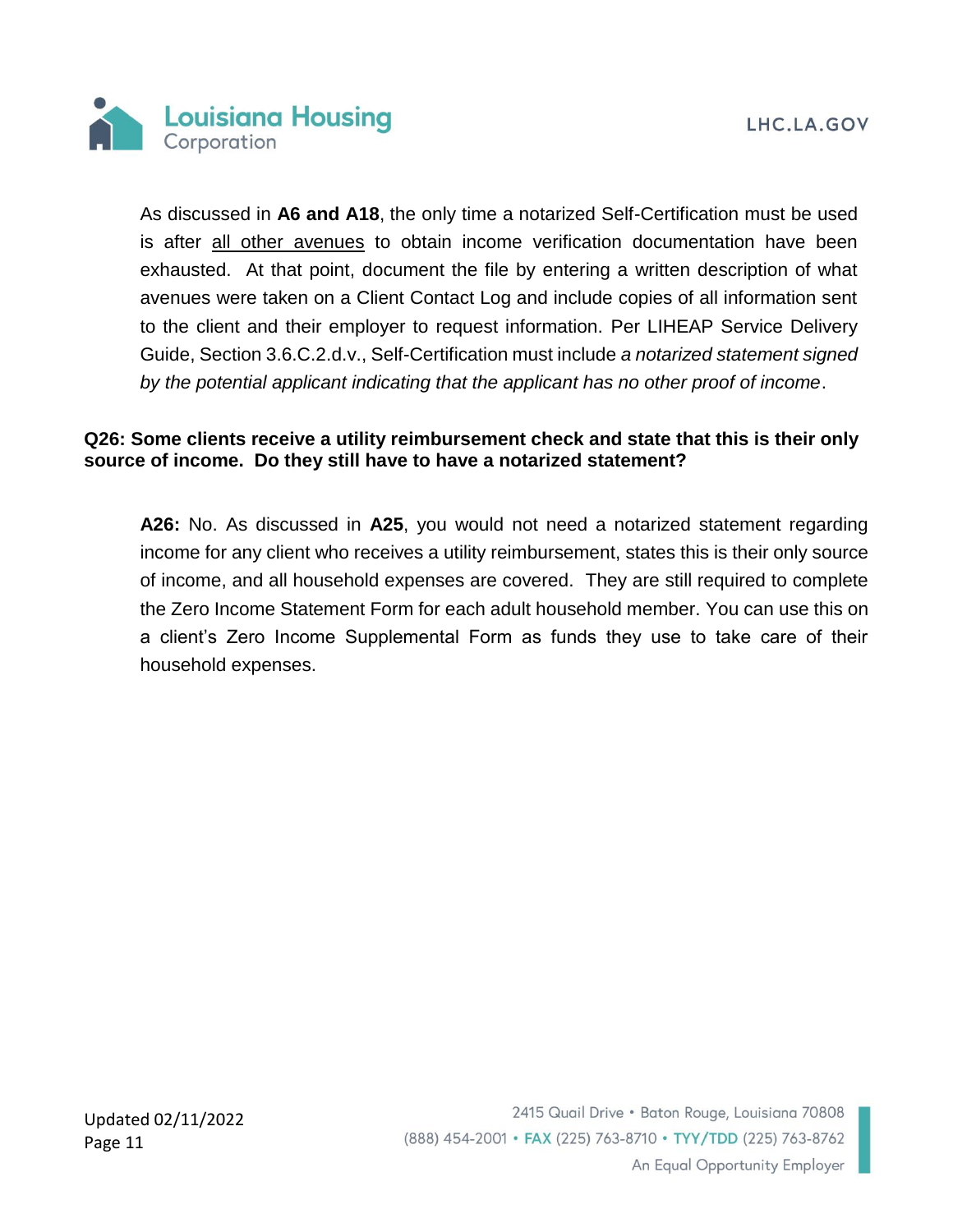

## **BENEFIT DETERMINATION**

### **Q27: To determine the TEC, do you "exclude" an Environmental charge?**

**A27:** LHC has determined that the "Environmental Charge" is mandatory. Therefore, it should be **included** in determining the Monthly Total Energy Cost (TEC).

**Q28: In the draft that was put out in April 2021, it said LIHEAP will no longer pay gas bills for appliances. I haven't noticed that wording in this service guide. So if they have both Electric and Gas, and they tell us Electric is their main heating source, are we allowed to input the Gas bill or not as of February 1st?**

**A28:** LHC has determined gas bills that are **only** used for appliances **can be** used when determining the TEC in order to accurately reflect a client's energy burden. Gas bills used only for appliances are considered a **secondary source of energy**; and therefore, cannot receive a benefit payment. Only the **primary source of heating or cooling the home** must receive the benefit payment.

In the LIHEAP Service Delivery Guide, Section 4.1, it states: *Any energy (or fuel) costs incurred to heat or cool a home can be considered when determining the TEC for a household. The primary source of energy for cooling is electricity which operates air conditioners and electric fans. The primary sources of energy (or fuel) for heating are natural gas or propane. Electricity may also be used for heating purposes.*

*Residential energy costs from more than one fuel source (energy vendor) must be added together to determine the TEC for a month. However, the costs for the different fuel sources must be no more than thirty (30) days old. For example, both natural gas and electricity are used to heat a home in the winter. The cost of the natural gas and the cost of the electricity should be added together to determine the TEC. To compute the TEC for households with prepaid utilities, the Subgrantee must use the Prepaid Utility Calculation Worksheet (Appendix M).*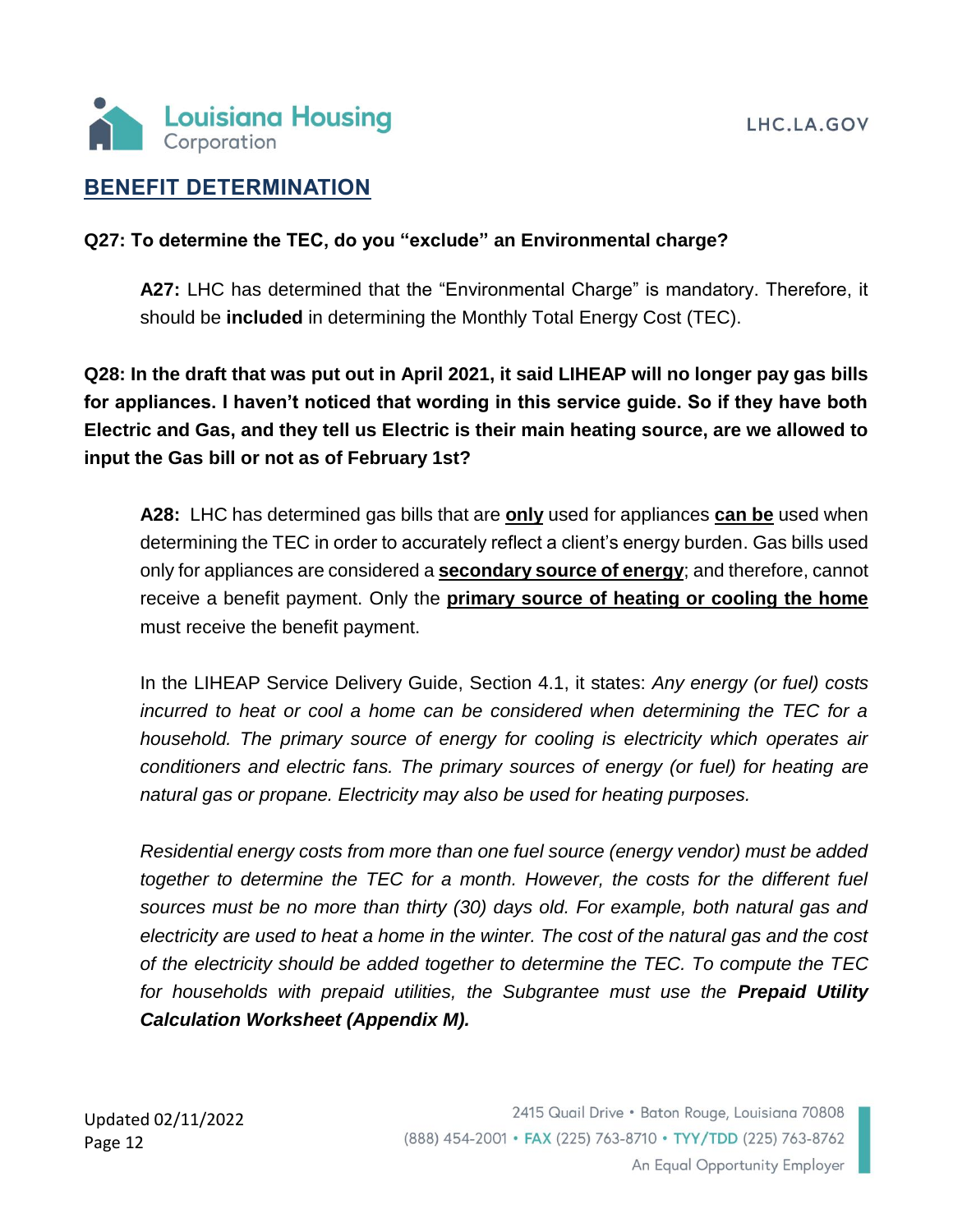

**Q29: If a customer purchases propane once per year, I understand why we should divide that amount by 12 months; however, I don't understand why we must determine a daily cost of fuel usage if a customer purchases fuel twice monthly during the winter months. They also use the fuel for cooking.** 

A29: In order to calculate Cooling/Heating/Crisis benefits consistently, a universal method to determine an average monthly total energy cost for clients using prepaid utilities (such as propane or electricity) must be used. Louisiana is a State with varying and inconsistent seasons. Louisiana policies must be able to uniformly address the timing of all purchases.

### **Q30: Do we pay the full amount of the utility bill or just the past due amount?**

**A30:** Per the LIHEAP Service Delivery Guide, Chapter 5, Section 5.1.C (Revised February 1, 2022), *the crisis benefit payment will cover only the amount of the disconnect notice, if the services have NOT been disconnected at the time of application. If utilities have been disconnected at the time of application, the total benefit requested should include all costs to connect or reconnect services, except any other non-energy related charges. To determine the amount of the crisis benefit payment exclude: tampering fees, NSF check amount and charges, deposits, and any other non-energy related charges.*

Funds received under the American Rescue Plan (ARP) Act of 2021 are the **only funds** you are allowed to pay past due amounts under unless specific guidance for future Supplemental Funds is received. Eligibility and benefit determination guidelines for ARP Act funds can be found in LIHEAP Notice LHP-2021-03.

## **Q31: In the new guide, it does not state a client needs to pay the difference to avoid disconnection if the crisis benefit does not cover the total amount. Is this correct, or is the client required to pay the difference?**

**A31:** Yes, the file is required to have documentation to show how the crisis was resolved (i.e. services continued, services restored, equipment operating, etc.). This may include a payment plan with the utility vendor, payment by the client for the remaining balance, or payment using some other  $3<sup>rd</sup>$  party funding (such as CSBG). A revision to the LIHEAP Service Delivery Guide, Chapter 5, Section 5.1.C was issued effective February 1, 2022.

Updated 02/11/2022 Page 13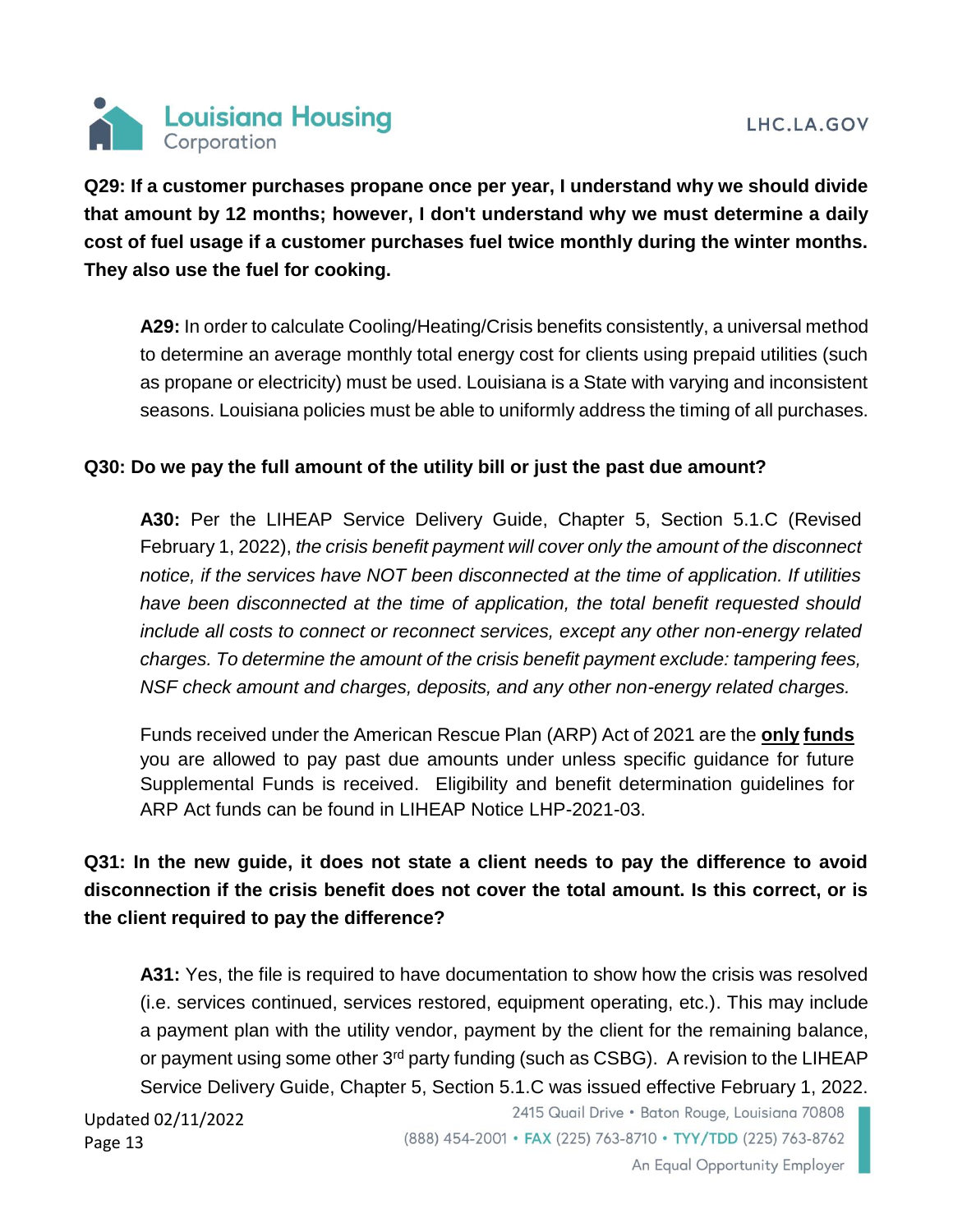

**Q32: If we have a client whose lights have been off for longer than 30 days, what date do we use to calculate the TEC? Once a client gets their balance transferred to a new account number, we would use the TEC from the old account number in LES. But in this instance, the last bill with an energy charge will be too old and the only one we can use. What do we do?**

**A32:** In this instance, we recommend obtaining a recent statement from the vendor on letterhead dated within the last 30 days stating the total cost to restore services.

Per the LIHEAP Service Delivery Guide, Section 5.1.B, it states: *In the event a household is in transition, a Final Bill and proof of a new account, showing the total cost to restore services, should be used to provide assistance. The referenced bill should clearly state "Final Bill". A recent statement from the vendor, preferably on letterhead, within the past 30 days may be used to calculate a benefit payment.*

**Q33: If a household uses Propane for heating, and they are out of fuel and/or have 20% or less fuel in their tank, one vendor will not deliver fuel for whatever reason (no account, pass due bill, etc.) unless it is 100 gallons. This is a Crisis situation for the customer. How do we serve this household with the heating benefits? Do we use the cost of 100 gallons of fuel plus the state required leak test cost (since the company will not deliver less than 100 gallons)?**

**A33:** Yes, using the Prepaid Utility Calculation Worksheet (Appendix M), determine whether the client meets the requirements for heating and/or crisis benefits. LHC has determined the cost for the leak test should be included as an "energy related charge", and it may be included in the TEC calculation. You would also calculate the crisis benefit amount using the estimated cost for delivery of 100 gallons.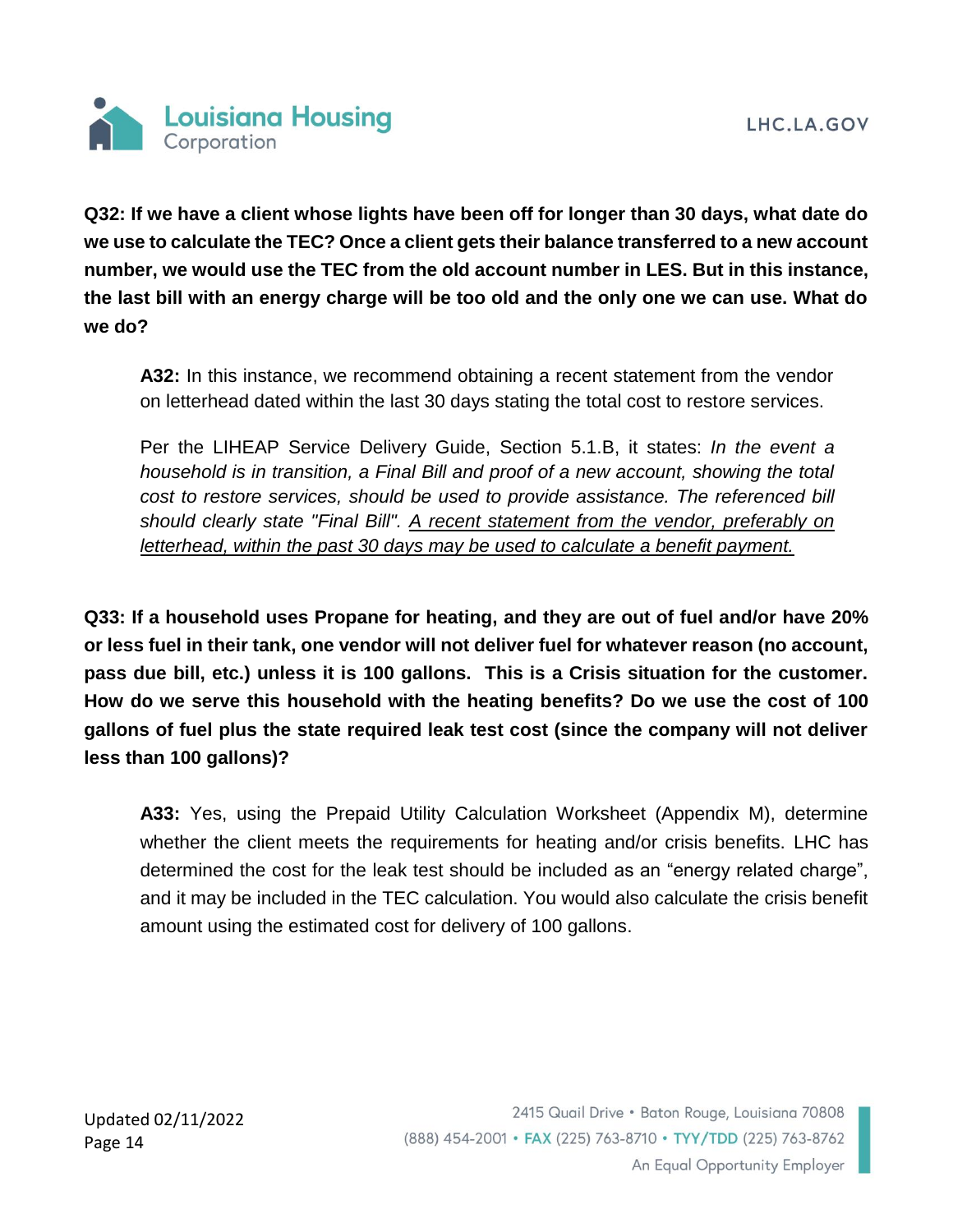

### **Q34: Not covering utility deposits is new for this funding allocation, and a big part of resolving crisis for a lot of clients. Why is this no longer included in resolving a crisis situation?**

**A34:** Any other fees or charges that are not directly related to a client's energy usage are not allowed to be included when calculating a client's energy burden. Deposits are not "directly related" to a client's energy burden and could be **refunded to the client** upon account closure rather than to the federal grant. Therefore, LHC has determined deposits are not an eligible cost when determining crisis benefit amounts. Subgrantees can use other program funds (i.e. CSBG, etc.) to assist clients with deposits if those funds are available.

### **Q35: When it comes to resolving a crisis, would the client entering into an installment plan for the difference owed constitute being resolved?**

**A35:** Yes, if the client can provide proof of entering into an installment plan for the difference owed, LHC considers this as the client resolving the difference, so their services can continue and/or be restored.

Per LIHEAP Service Delivery Guide, Chapter 5, Section 5.1.C (Revised February 1, 2022), *if the client's maximum benefit amount is not enough to resolve the crisis, documentation must be provided confirming how the difference has been resolved to allow for services to continue or service restoration to occur.*

### **Q36: Does the disconnect notice suffice as documentation of a crisis or is additional documentation required?**

**A36:** A disconnect, shut off, or final notice is required as documentation for Crisis Bill Payment Assistance. All acceptable forms of documentation for Crisis Bill Payment Assistance can be found in the LIHEAP Service Delivery Guide, Section 5.1 B. For Crisis Bill Payment Assistance, additional documentation is only required in the event of a Lifethreatening crisis. Per LIHEAP Service Delivery Guide, Section 5.1 D: